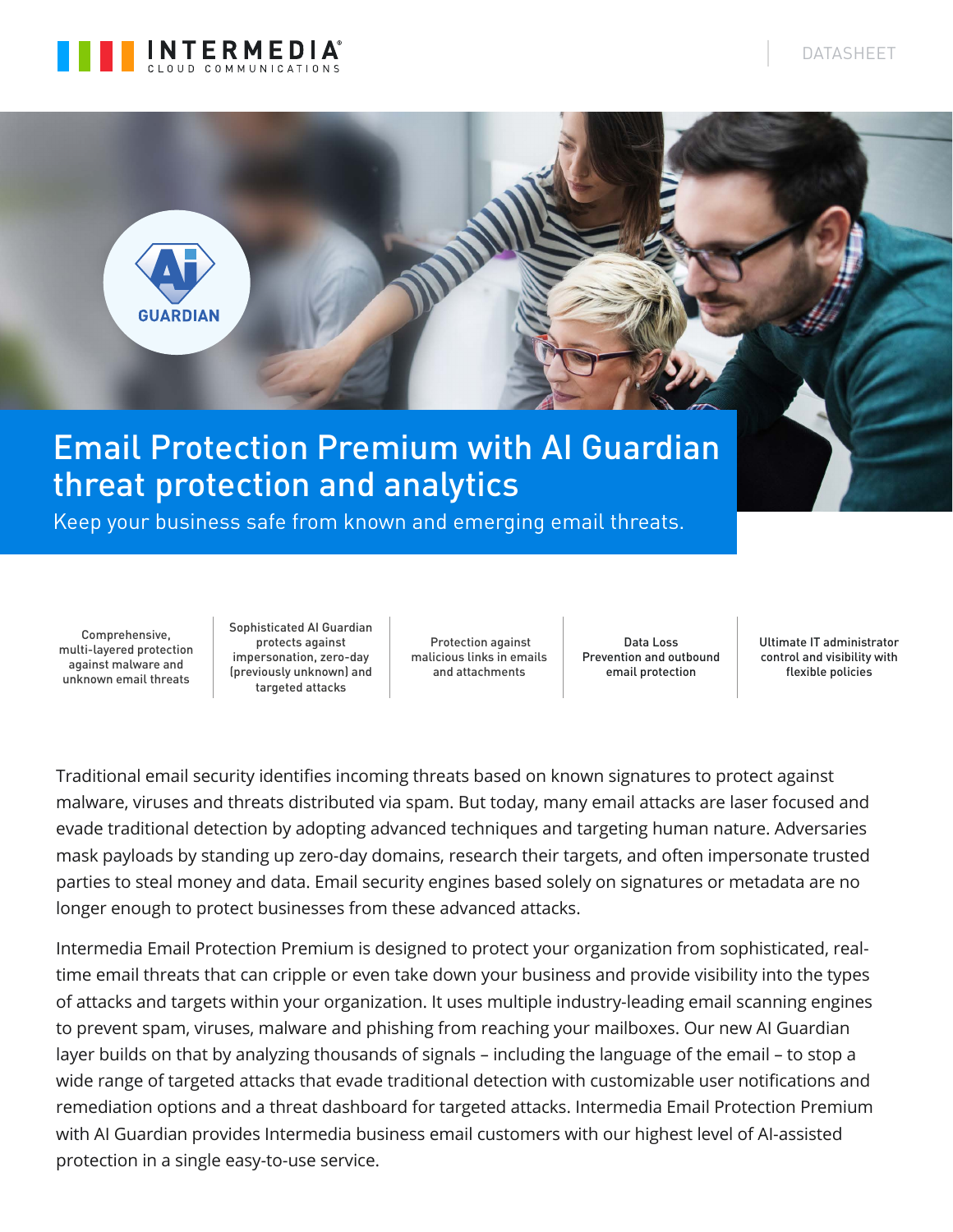#### FEATURES

Multiple industry-leading email security engines for comprehensive protection against known, unknown and emerging threats

Point-of-click protection against malicious links with Intermedia LinkSafe™

AI Guardian protects against socially engineered socially engineered payroll and invoice fraud, impersonation, and other types of attacks

Simple, intuitive creation and management of email rules and policies in a single interface

Protection against emerging email threats through URL live-scanning of emails and attachments

User and admin quarantines or immediate delivery to the Junk Email folder through tight integration with the Intermedia mailbox

Marketing (graymail) management helps users prioritize important messages

Worry-Free Experience™ with 99.999% availability service level agreement and 24x7 expert support (TSIA Rated Outstanding and J.D. Power Certified)



**Comprehensive, multi-layered protection against malware, targeted attacks and unknown email threats**

Intermedia Email Protection Premium is a cloud-based email security solution that uses multiple engines to stop spam, phishing, and all types of known, unknown and emerging malware. It benefits from threat intelligence collected from almost 1 billion mailboxes worldwide and is designed to deliver a detection rate of over 99% with very few false positives, as well as fast response to real-time threats.



http:/ /link. com

**AI Guardian Premium for anti-phishing and protection against targeted email attacks**  As phishing and Business Email Compromise (BEC) attacks continue to grow in sophistication, businesses need to ensure the adoption of email security controls that detect and respond to such social engineering attacks. Intermedia Email Protection Premium includes our highest level of AI Guardian capabilities to help organizations detect, analyze, and stop targeted threats including ransomware, credential phishing, extortion, payment and payroll fraud, social engineering attacks, VIP and employee impersonation. AI Guardian is designed to flag suspicious mail into predefined attack categories, provide deep insights into threat signals (including in the email's language), and automatically remediate the threats based on preconfigured actions. AI Guardian Premium includes analytics and reporting and customizable tagging and remediation so you can better understand your threat environment and provide better protection for your users.

#### **Point-of-click protection against malicious links in emails**

Targeted and spear-phishing attacks often bypass existing security controls by embedding malicious links within email messages. Intermedia LinkSafe provides "zero hour" protection against known, unknown and emerging email threats. This technology rewrites all URLs within inbound mail and performs a real-time scan of the target site every time the link is clicked by the end-user to prevent users from accessing phishing sites or webpages containing malicious code.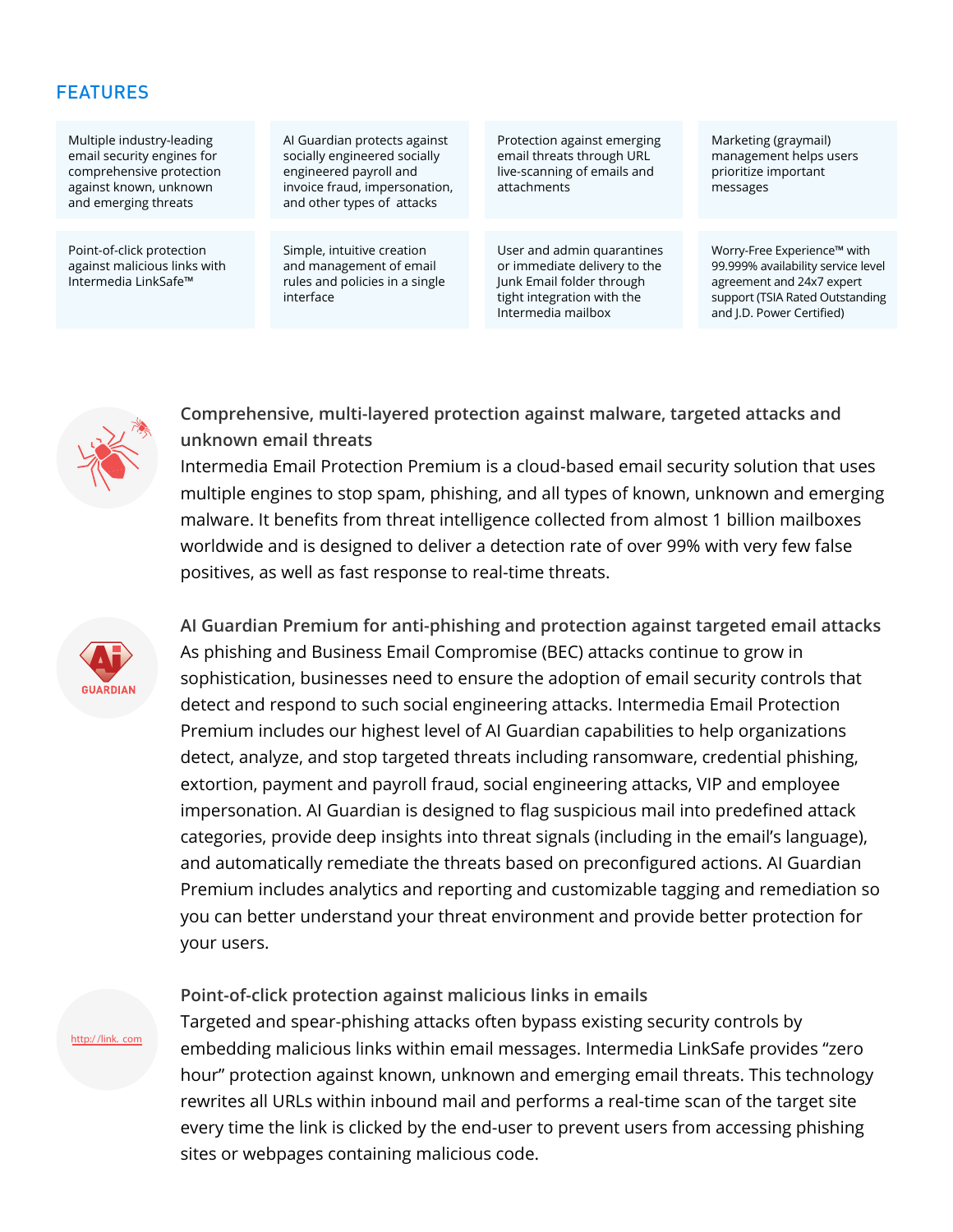

**Comprehensive IT administrator control and visibility with flexible policies**  Many businesses are faced with a lack of resources and security expertise that leads to an inability to effectively deploy and manage email security solutions. That can leave the door open to attacks. Intermedia Email Protection Premium provides an intuitive interface that makes this solution easy to use for businesses of all sizes. Administrators have broad control over how fraudulent or suspicious mail is being handled and are able to define company-wide, group and user level policies.



**Data Loss Prevention and outbound email protection**  Business-critical email communication often involves sensitive data. Therefore, businesses need visibility and control over email leaving their organization. Data Loss Prevention (DLP) offers outbound email protection for businesses from negligent or accidental leakage of sensitive or proprietary data. Administrators can block outbound mail that violates pre-determined policies before it leaves your organization. AI Guardian detects sensitive data (PII, PCI) within email bodies. Administrators can block outbound mail that violates pre-determined policies before it leaves your organization.



**Comprehensive IT administrator control and visibility with flexible policies**  Many businesses are faced with a lack of resources and security expertise that leads to an inability to effectively deploy and manage email security solutions. That can leave the door open to attacks. Intermedia Email Protection provides an intuitive interface that makes this solution easy to use for businesses of all sizes. Administrators have broad control over how fraudulent or suspicious mail is being handled and are able to define company-wide, group and user level policies.

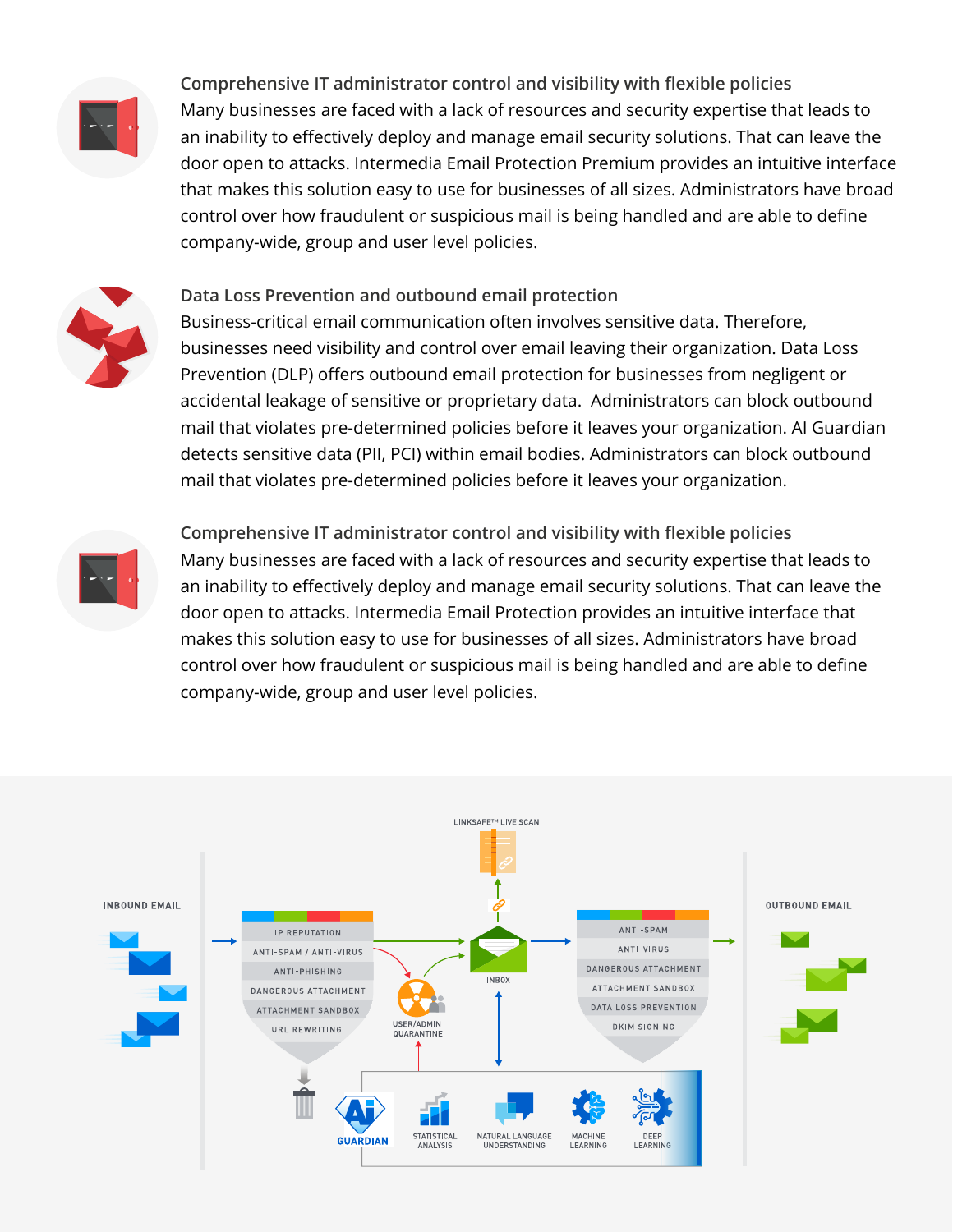## EXPANDED THREAT MODELS WITH EMAIL PROTECTION PREMIUM WITH AI GUARDIAN PREMIUM

AI Guardian uses three types of models to protect you. A global threat model looks at targeted attacks encountered across customer environments so that learning from threats that are encountered anywhere are incorporated into threat protection across all organizations. A model is also built that is specific to your organization based on the regular legitimate communications associated with your organization so that unusual behavior can be identified.



Finally, each mailbox and user have their own standard communication analyzed so that emails that don't fit the expected pattern can be flagged.

AI Guardian applies natural language techniques to look for language within emails that imply urgency and actions associated with targeted attacks, and flag these for the user and report them to administrators.



AI Guardian then applies educational body tags to the message, based on the identified threat type, to alert the user. Administrators can also set policies to quarantine or delete these messages.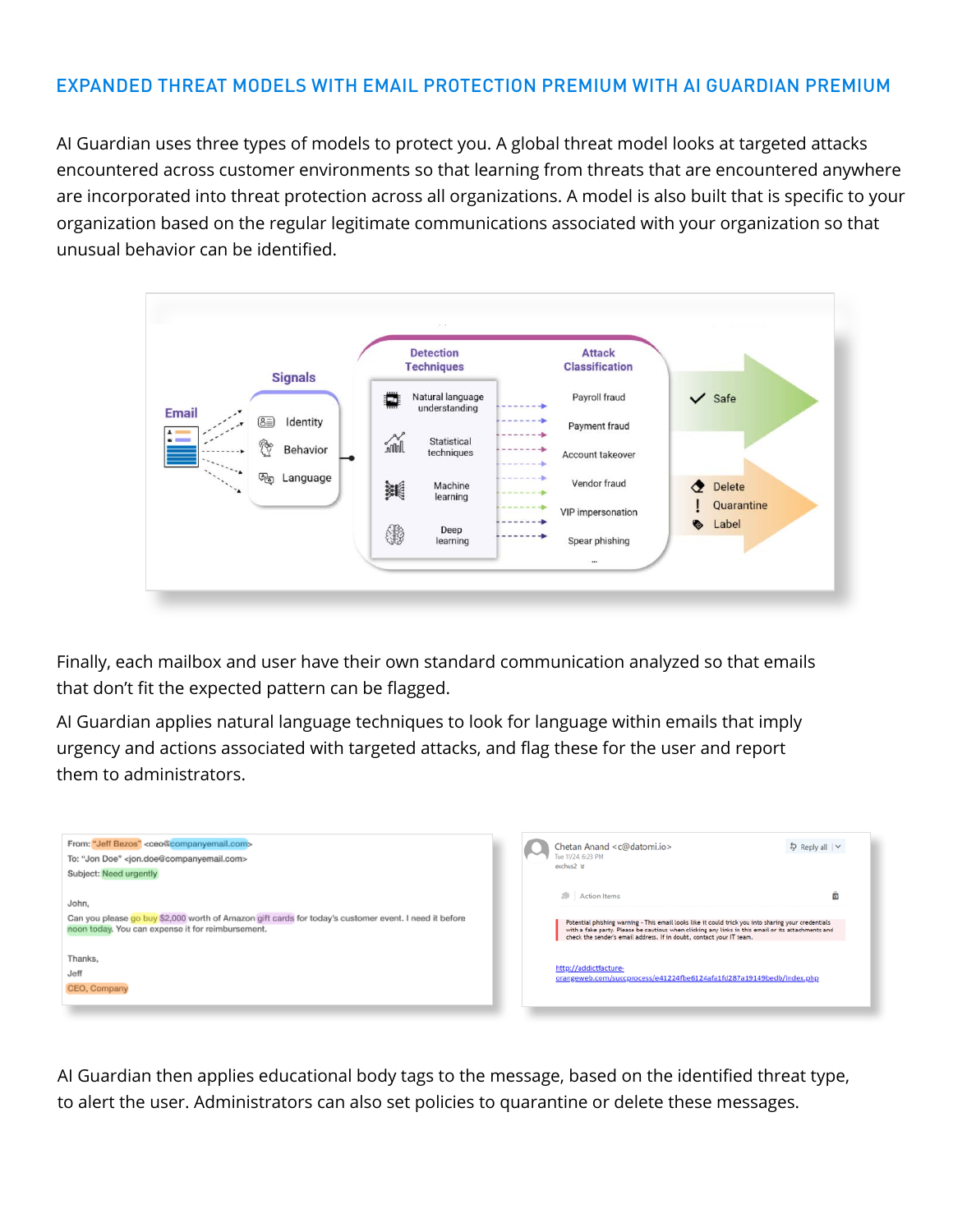## EMAIL PROTECTION PREMIUM AI GUARDIAN DASHBOARD, REPORTING AND ANALYTICS

The AI Guardian Premium dashboard provides a high level view of the types of threat your organization is encountering over days, weeks or months.





Threats are summarized by type and also by user or subgroup.

An administrator can click into threat types for more detail to review individual threats and actions taken.

|   | All Policies  | All Statuses<br>$\checkmark$   | All Priorities<br>$\checkmark$<br>$\checkmark$         | <b>Past Month</b><br>All Departments<br>$\checkmark$ | All SCL Scores<br>More Filters<br>$\checkmark$<br>$\ddot{}$<br>$\backsim$ |                            |
|---|---------------|--------------------------------|--------------------------------------------------------|------------------------------------------------------|---------------------------------------------------------------------------|----------------------------|
|   | Clear Filters |                                |                                                        |                                                      |                                                                           |                            |
|   |               | Date +                         | <b>Users Impacted</b>                                  | <b>Policies</b>                                      | Subject                                                                   | Remediation                |
| ☆ |               | Apr 15, 2021<br>04:52 pm (GST) | User3@Imga Ast-21<br>user:)@imga-ast-21.gahostplot.com | Phish URL (Mail Body)                                | subject-test                                                              | Deleted<br>by Al Guardian  |
| ☆ | □             | Apr 14, 2021<br>04:56 pm (03T) | User3@Imga-Ast-21<br>user3@imga-ast-21.gahostplict.com | Phish URL (Mail Body)                                | Par: Test 0402-0256p                                                      | Needs Review               |
| ☆ | u             | Apr 14, 2021<br>04:12 pm (GST) | User3@tmga-Ast-21<br>user3@mga-ast-21.gahostp#ct.com   | Phish URL (Mail Body)                                | subject-test                                                              | Deteted.<br>by Al Guardian |

|                             | Phish URL (Mail Body)                                                                                                                             |              |
|-----------------------------|---------------------------------------------------------------------------------------------------------------------------------------------------|--------------|
|                             | Incident ID: 70 Last Detected: Apr 15, 2021 4:52 PM (037) Status: O Open                                                                          |              |
| <b>ANALYSIS</b>             |                                                                                                                                                   |              |
|                             | Phish URL                                                                                                                                         |              |
|                             | This is a bad UFL in the emailist http://bloepsa.comudes/pomo/off/off.loe/service/ [1]                                                            |              |
|                             |                                                                                                                                                   | Learn more v |
| $\mathcal{P}_{\mathcal{M}}$ | Low Communication History                                                                                                                         |              |
|                             |                                                                                                                                                   |              |
|                             | Only 12 emails have been sent from any-bast-user@gmail.com to user3@tmga-ast-21.gabostplids.com until today, user3@mga-ast-21.gabostplids.com has |              |
|                             | never written to any-test-user@gmail.com.                                                                                                         |              |
|                             |                                                                                                                                                   |              |
|                             | USERS IMPACTED                                                                                                                                    |              |
|                             |                                                                                                                                                   |              |
| <b>LES</b>                  | User30lmga-Ast-21 WP<br>user3@imgs-ast-21.gahostplist.com                                                                                         |              |
|                             | FMAIL CONTENT                                                                                                                                     |              |
|                             | SUBJECT Subject-test                                                                                                                              |              |

AI Guardian displays the reasons why an email has been flagged.

Potential threat warning - This email looks like it may be threatening you with a potentially harmful action. Please be cautious when responding or clicking on any links or attachments. If in doubt, contact your IT team.

Ooops! Your files have been encrypyed! But don't worry, we bave ZERO interest in destroying your files. All you have to do is to send us 0.035 BTC at this adress: bclqxy2kgdygjrsqtzq2n0yrf2493p83kkfjhx0wlh. Then send<br>us an email at <u>file.cry@gmail.com</u> with your BTC adress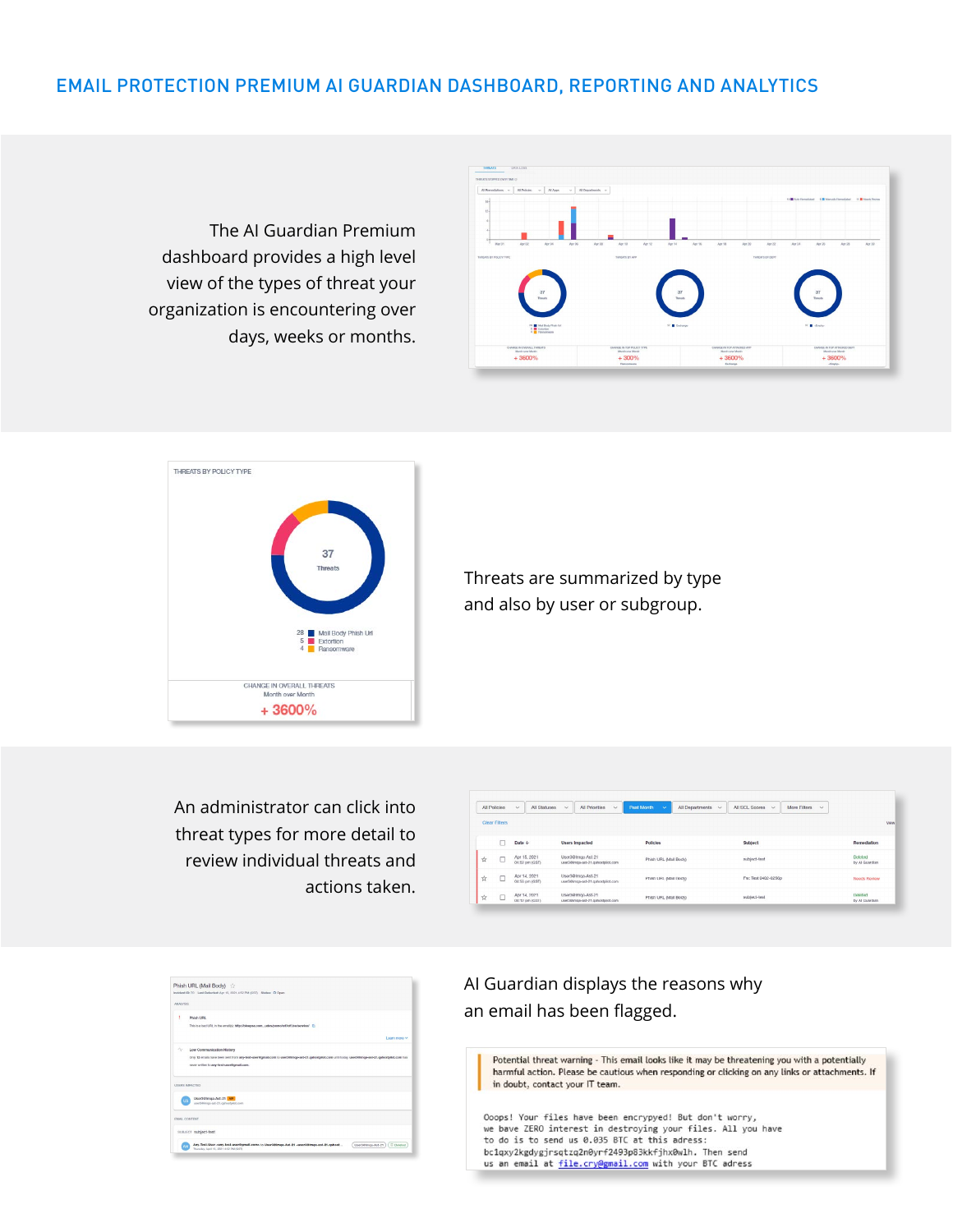# **Email Protection Features**

| <b>FEATURE</b>                                         | <b>DESCRIPTION</b>                                                                                                                                                                                                                                                                                                                                                                                                                                                                                                                | Email<br><b>Protection</b><br><b>Premium</b> |
|--------------------------------------------------------|-----------------------------------------------------------------------------------------------------------------------------------------------------------------------------------------------------------------------------------------------------------------------------------------------------------------------------------------------------------------------------------------------------------------------------------------------------------------------------------------------------------------------------------|----------------------------------------------|
| Multiple best-of-breed<br>security engines             | Multiple industry-leading email security engines for comprehensive protection<br>against known, unknown, and emerging threats.                                                                                                                                                                                                                                                                                                                                                                                                    |                                              |
| <b>Inbound Malware protection</b>                      | Blocks emails that contain known malware signatures.                                                                                                                                                                                                                                                                                                                                                                                                                                                                              |                                              |
| Inbound Spam filtering                                 | Blocks emails with known spam signatures.                                                                                                                                                                                                                                                                                                                                                                                                                                                                                         |                                              |
| Safe & Blocked Senders lists                           | Restricts or allows senders by email address, domain or IP address.                                                                                                                                                                                                                                                                                                                                                                                                                                                               |                                              |
| <b>Basic Attachments Defense</b>                       | Certain file types could be considered to be dangerous, such as<br>executables. These settings control how messages with files attached are han-<br>dled.                                                                                                                                                                                                                                                                                                                                                                         |                                              |
| <b>Email Tracking</b>                                  | Track individual inbound emails with delivery status, detailed<br>explanation of how an email has been processed and quarantine status.                                                                                                                                                                                                                                                                                                                                                                                           |                                              |
| <b>Email Reporting (Reports)</b>                       | Visibility of detected email threats.                                                                                                                                                                                                                                                                                                                                                                                                                                                                                             |                                              |
| <b>Group-based Email</b><br><b>Protection policies</b> | Policies can be assigned to domains, distribution lists, or mailboxes.                                                                                                                                                                                                                                                                                                                                                                                                                                                            |                                              |
| <b>Advanced Attachments Defense</b>                    | Controls how messages with potentially dangerous file types attached, such as<br>executables, are handled.                                                                                                                                                                                                                                                                                                                                                                                                                        |                                              |
| <b>URL Protection with</b><br>Intermedia LinkSafe™     | Point-of-click protection against links to potentially harmful,<br>dangerous websites with Intermedia LinkSafe.™                                                                                                                                                                                                                                                                                                                                                                                                                  |                                              |
| <b>Phishing Protection</b>                             | A set of features designed to protect against phishing and spoofing attacks.<br>Actions on emails contain such attacks depend on set up in Inbound policies.<br>Unlike traditional attachment-based attacks, these types of attacks don't typically<br>contain their payload/malware within a file attachment. Instead, they attempt to<br>coerce a user into taking an action such as:<br>• Visiting a web-page (that contains malware, or is designed to<br>capture login credentials).<br>• Executing a financial transaction. |                                              |
| <b>Graymail Management</b>                             | Helps users prioritize important messages from bulk email that comes from a<br>legitimate external source.                                                                                                                                                                                                                                                                                                                                                                                                                        |                                              |
| <b>Outbound Malware protection</b>                     | Protects others against malware emails sent from customer's<br>mailboxes in case those had been compromised.                                                                                                                                                                                                                                                                                                                                                                                                                      |                                              |
| <b>Outbound Spam filtering</b>                         | Protects others against spam emails sent from customer's mailboxes<br>in case those had been compromised.                                                                                                                                                                                                                                                                                                                                                                                                                         |                                              |
| <b>DKIM Outbound Signing</b>                           | Protects email senders and recipients from spam, spoofing, and<br>phishing. DKIM is a form of email authentication that allows an<br>organization to claim responsibility for a message in a way that<br>recipients can validate.                                                                                                                                                                                                                                                                                                 |                                              |